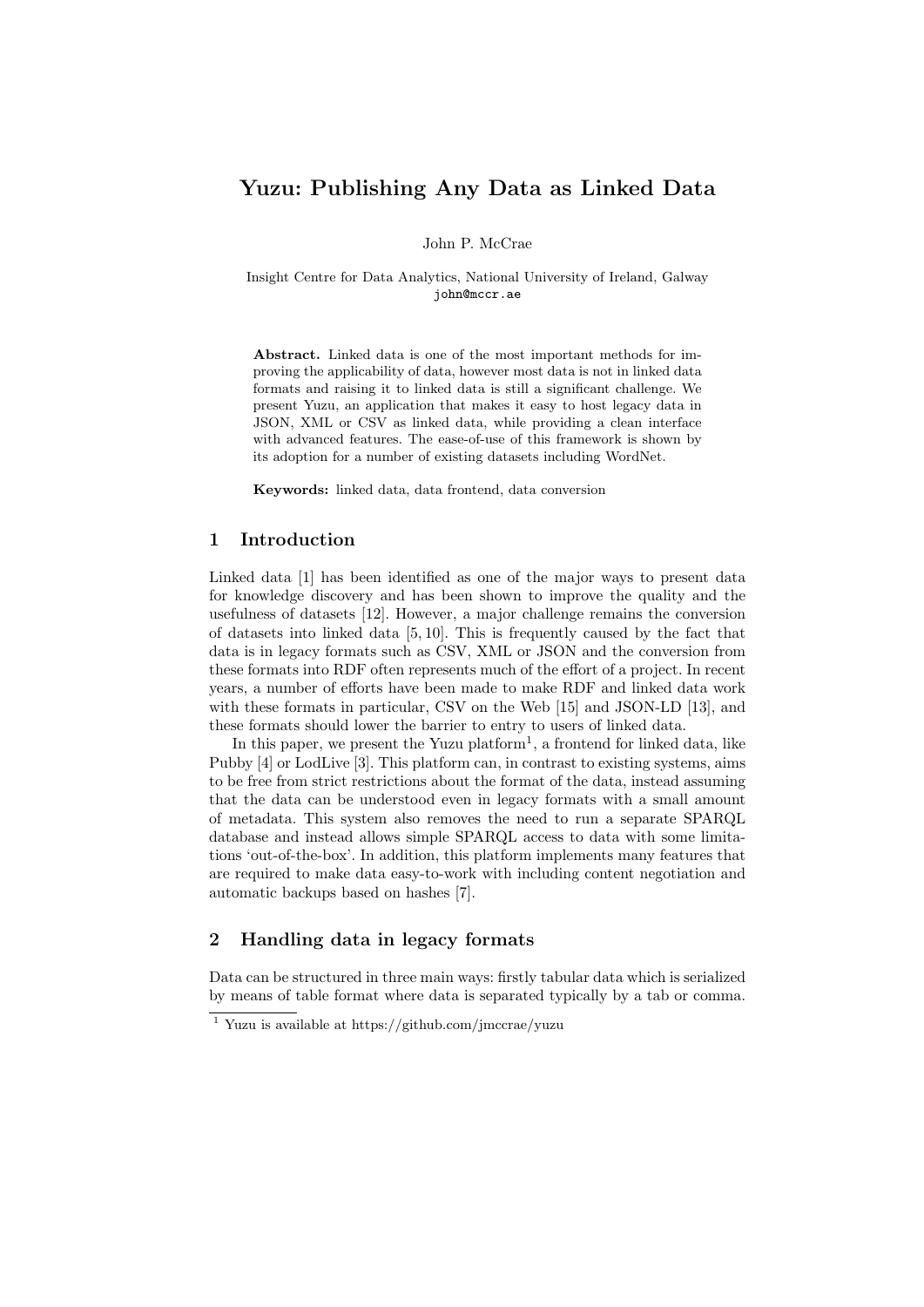Secondly, hierarchical data is structured in a flat tree and XML and JSON are the two most popular serialization methods. Finally, graph structured data has the most freedom in its representation, and RDF is the most commonly found form of this data, but databases based on this model can have a significant performance gap, which is called the "RDF tax" [2]. The Yuzu model is to keep documents in the format that is created but enable querying over them as if they were graph-based linked data. All conversions are provided using existing standards such wherever possible. and as such the input to Yuzu is the dataset as a single ZIP file containing all the data files in a some mix of XML, CSV and JSON.

#### 2.1 JSON-LD and XML

JSON documents in Yuzu can be understood by means of a context document and it is required that each data either is a JSON-LD document with a @context element or that in the containing folder there is a context.json, which is used for indexing and is returned with the Link header [13, §6.8]. XML is mapped also using the JSON-LD context file and we assume a simple generic mapping method, whereby attributes and subtags (if there is no text context) are treated as name/value pairs in an object. If this is not possible the @value special property is used. Alternatively, a mapping may be provided using the LIXR mapping language [9].

# 2.2 CSV

CSV conversion is based on the CSV on the Web standard's recipe for creating RDF data [14], which we implement as part of the Yuzu model. Generation of RDF data from this CSV is provided in standard mode such that extra data for querying is available to the user. Each CSV file is described by means of an extra metadata file in the form of the Tabular Data Metadata Vocabulary [11], which is in fact another JSON-LD file. In the case where no mapping is found a default empty tabular metadata file is created and used to map the CSV into RDF. In the interface, data that was originally in CSV is presented to the user in a tabular form, however the RDF data can be obtained by means of content negotiation.

# 3 Cheap, robust SPARQL querying

SPARQL provides a powerful and effective method for querying data on the Web, however it provides significant challenges for hosts wishing to provide fast access with limited resources. SPARQL is a very free query language and it is easy to devise queries that are very hard to answer, and even worse this can easily be caused by  $\text{typos}^2$ .

 $^{2}$  e.g., a typo in a variable name will not be detected in SPARQL and will turn a query that could be answered with an inner join to a query that can only be answered with the more expensive cross join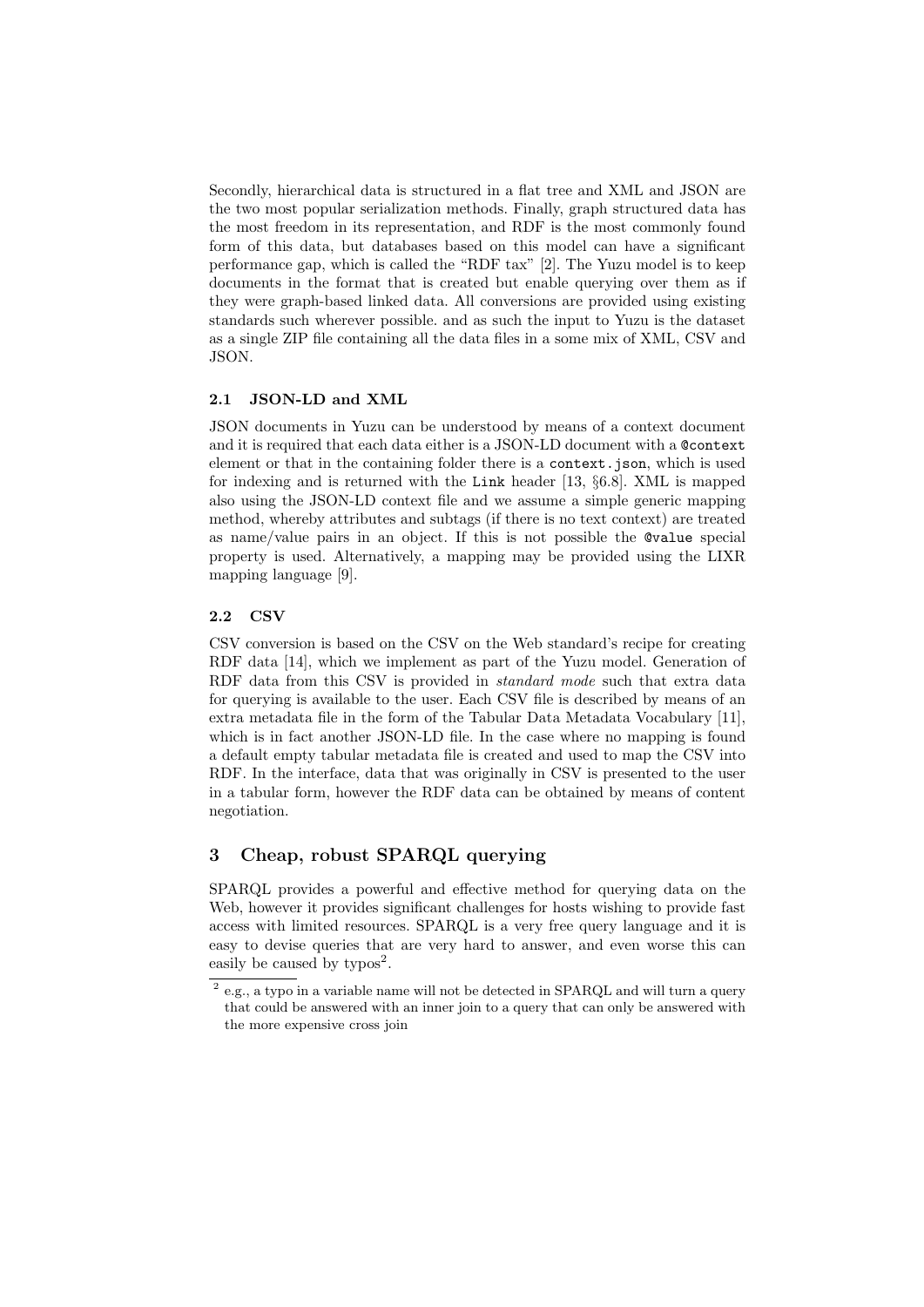We employ a pre-processor that attempts to find a fixed subset of documents that have a given property and then creating a mini-dataset to evaluate the query on. This means certain queries, for example those which rely on FILTER constraints to do most of the document selection, will not be possible to execute, but more typical queries, such as documents with a list of properties can be more readily executed. We believe that this provides a good perfomance balance and will continue to evaluate this balance in our deployed instances. Of course, a full SPARQL endpoint can be used along with our this method to support all SPARQL queries.

# 4 Hashing, permalinks and backups

A major issue that faces data users is that data frequently becomes unavailable or has changed in a manner that makes it difficult to reuse. In order to combat this, Yuzu takes a hash of the overall dataset and a hash of each individual file in the dataset. The hash of each individual file can be used to look up any individual resource.

Secondly, each Yuzu instance may allocate a certain amount of space to back up parts of other resources. This back-up procedure is implemented by a method based on the Kademlia [6] protocol. Each Yuzu instance generates at start-up a unique identifier and checks the identifier of each of its peers (from a fixed list of peers). Then the files in the dataset are posted to each of the peers and the peers store those files that are closest in the XOR distance between the file's hash and the instance's hash, up to the limit of files that are there for back-up. Then when resolving a 'permalink', if the hash does not correspond to any of the file in this resources dataset the system redirects to another host, whose instance hash is closer to the requested hash.

## 5 Conclusions and current deployments

The ease-of-use of the Yuzu system has been deployed to host a number of datasets: originally it was developed for the WordNet dataset<sup>3</sup>, and this is still a supported theme of the system. Since then, Yuzu has been applied to large datasets, such as Linghub [8], and has been used to host a large number of smaller datasets. The robust theming and stability of the interface has allowed datasets to be hosted even on very low-resourced virtual machines, even while allowing querying using SPARQL.

#### Acknowledgements

This research was supported by the Science Foundation Ireland under Grant Number SFI/12/RC/2289 (Insight)

<sup>3</sup> http://wordnet-rdf.princeton.edu